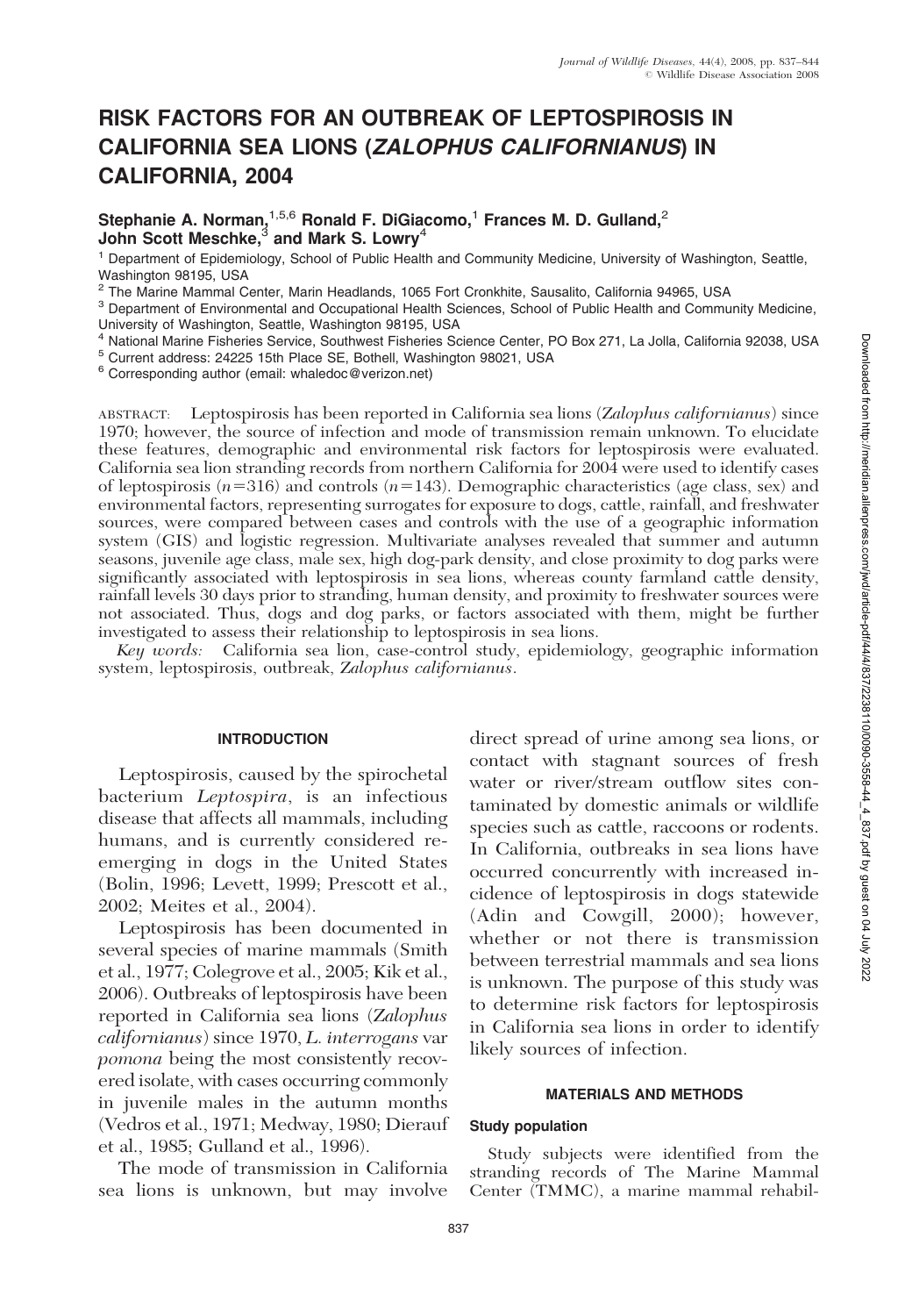itation center in Sausalito, California. Stranded sea lions were collected along the northern and central California coast in 2004, transported to TMMC and treated or euthanized based on prognosis.

A confirmed case was defined as a sea lion that stranded in 2004 in California between Mendocino and San Luis Obispo counties and displayed clinical signs compatible with leptospirosis, such as renal failure and abdominal pain (Gulland et al., 1996), abnormal serum chemistry (blood urea nitrogen  $>100$  mg/dl, phosphate levels greater than calcium, and creatinine  $>1.0$  mg/dl), and necropsy findings (e.g., marked swelling of kidneys, loss of differentiation between the renule medullae and cortices, pale-tan cortices and/or swollen, friable livers and severe gastric ulceration), and had a positive confirmatory laboratory test for leptospirosis such as: 1) a microscopic agglutination test (MAT) titer of  $\geq 800$  to serovars L. pomona, bratislava, canicola, grippotyphosa, hardjo or icterohaemorrhagiae; 2) positive polymerase chain reaction (PCR) (Cameron et al., in press); 3) isolation of the agent in culture from the kidney or urine (Zuerner et al., in press); or 4) histopathologic findings consistent with leptospirosis (Gulland et al., 1996; Colagross-Schouten et al., 2002).

A MAT titer cutoff of  $\geq 800$  was chosen because a single titer of this magnitude in symptomatic humans is generally indicative of clinical leptospirosis (Levett, 2001). Primers for L. interrogans serovars bratislava, canicola, hardjo, icterohemorrhagiae, and pomona, and L. kirschneri serovar grippotyphosa were used for PCR testing (Cameron et al., in press).

A probable case was defined as clinical illness with one or more of the following findings: abnormal serum chemistry or gross necropsy findings as described above for confirmed cases. Controls were defined as a sea lion stranded in 2004 with a MAT titer of ,800 for any Leptospira serovar and negative for any other diagnostic or clinical findings as described for cases. Among controls, 33% (47/ 143) were tested for leptospirosis with the MAT; however, further diagnostics were not performed.

#### Definition of risk factors

Demographic: Sea lions were grouped into age categories (Greig et al., 2005), and included adults  $(>=5 \, \text{yr})$ , subadults  $(4–5 \, \text{yr})$  for males and 2–5 yr for females), juveniles (2–3 yr for males and 2–5 yr for females), yearlings (1–2 yr) and pups  $(<1$  yr). Juveniles and subadult females were combined into the same category due to the difficulty of distinguishing animals in these

two age classes. Pups  $(n=4)$  were collapsed into the yearling group because of small numbers. Stranded sea lions for which sex was undetermined or unknown were excluded from the analysis.

Environmental: Environmental risk factors were assessed with the use of a geographic information system (GIS) (ArcGIS ESRI, Redlands, California, USA). Environmental data were overlaid onto the stranding-location data to determine exposure to these factors (Nicholson and Mather, 1996). For stranding location, the latitude and longitude of every sea lion stranding was obtained with the use of commercially available software programs (Topozone, Maps a la carte, Inc., North Chelmsford, Massachusetts, USA; www.topozone.com; Google Earth, Google, Inc., California, USA; www.earth.google.com) and loaded into the GIS.

Strandings were grouped into the following seasons based on the stranding month: winter (January–March), spring (April–May), summer (June–August), or autumn (September– December). As cattle may be a reservoir of L. interrogans var pomona (Miller et al., 1991), county cattle density was calculated from the total county cattle population divided by county farmland area, as primary data on cattle densities were unavailable. Cattle counts were obtained from the National Agricultural Statistics Service (United States Department of Agriculture, 2006). County human population density (surrogate for exposure to domestic dogs and urban rats) was evaluated as a risk factor by compiling data for human population density from the 2000 United States census (United States Census Bureau, 2006). The measure of population density was refined by calculating the density per square kilometer of county subdivision rather than at the county level. Dog-park locations, a surrogate for exposure to leptospires shed by dogs, were identified by using dog-park directories (Eco-Choices, Inc., 2006) and deriving the geographic coordinates for each of 171 parks. Additionally, dog-park density per hydrologic unit (watershed) was also included as a risk factor.

Watershed data from the National Hydrography Dataset (United States Geological Survey, 2006) was used to determine locations of freshwater bodies, from which distance to a stranding was derived, to use as a surrogate for exposure to leptospires shed by wild and domestic animals. Information on mean precipitation 1 mo prior to the stranding in the hydrologic unit (watershed) of the stranding was obtained with the use of California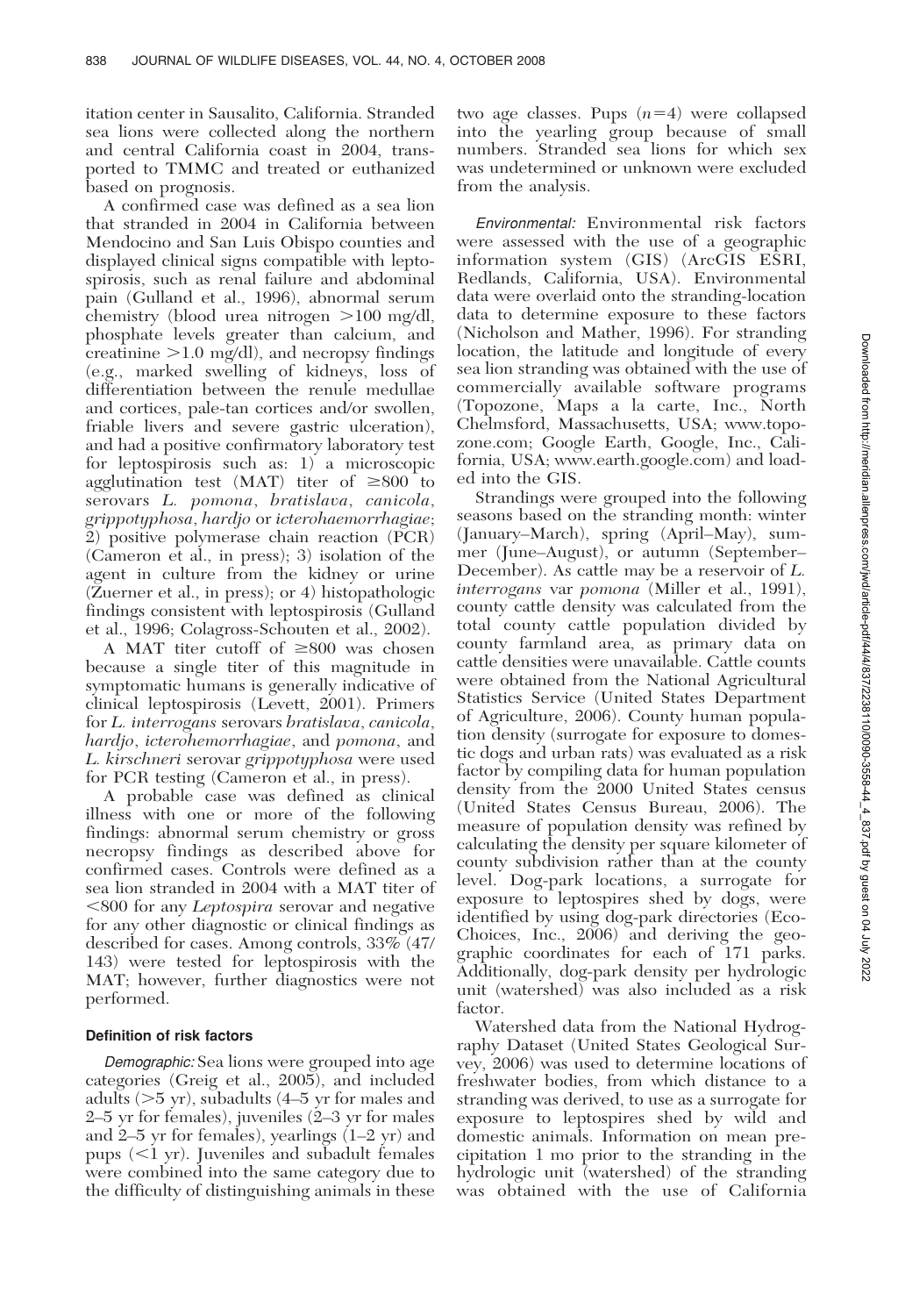watershed digital data files from the California Watershed Portal (California State Water Resources Control Board, 2007). Precipitation measurements from the California Data Exchange Center (California Department of Water Resources, 2007), and from an annual summary of climatologic data for 2004 available from the National Climatic Data Center (National Oceanic and Atmospheric Administration, 2004) were also used. A lag period of 1 mo was selected to account for survival of leptospires for 2–3 wk in water-soaked soil (Smith and Self, 1955) and an average incubation period for leptospirosis of 10–14 days in human outbreaks (Heymann, 2004). A separate GIS extension was used to perform distance analyses from each stranding (Arc-GIS, SpatialEcology.com). County sea lion census data for 2004 was obtained from aerial surveys conducted in July by the National Marine Fisheries Service, Southwest Fisheries Science Center, La Jolla, California (NMFS, unpubl. data) and totaled by county. Environmental factors for the strandings were identified by overlaying the locations onto the digital environmental data.

## Data analysis

Differences in covariate distribution among cases and controls were determined by chisquare test for categoric variables and  $t$ -test for continuous variables. Tests were considered statistically significant at a two-sided P-val $ue<0.05$ . Spearman rank correlation was used to detect any collinearity between predictors. Logistic regression was used to display univariate analyses (i.e., crude odds ratios [OR]) and 95% confidence intervals (CI) for each predictor and the Wilcoxon rank-sum test for trend was used for ordinal categoric predictors. Model building was performed by considering variables that were thought to be important a priori, or that were statistically significant  $(P< 0.20)$  in the univariate analyses, and including them in the preliminary multivariate logistic regression model (Hosmer and Lemeshow, 2000). Their contribution to the model was assessed by partial  $F$  tests (Hosmer and Lemeshow, 2000). Once a preliminary main effects model was obtained, variables were retained in the model if they were significant ( $P$ -value $\leq$ 0.05). Adjusted odds ratios and 95% confidence intervals were calculated with the use of the final logistic regression model and included age and sex as a priori confounders. Overall fit of the final logistic model was assessed with the use of Hosmer–Lemeshow goodness-of-fit statistics (Hosmer and Lemeshow, 2000). Continuous

variables that were not normally distributed were log-transformed. Analyses were performed with Stata 9.0 for Windows (STATA Corp., College Station, Texas, USA).

#### RESULTS

A total of 485 marine mammals stranded in northern and central California in 2004, and were admitted to The Marine Mammal Center. After removing duplicates  $(n=10)$ , fetuses  $(n=6)$ , and strandings outside the study area  $(n=4)$  and study period  $(n=6)$ , 459 animals remained for analysis. Fetuses  $(n=2)$ , animals from outside the study area  $(n=2)$ , and multiple stranding reports for a single animal  $(n=6)$ were excluded from the study. A total of 316 animals that stranded with a diagnosis of leptospirosis were identified, of which 194 died during treatment at the rehabilitation center, 36 were euthanized, and 86 were released. Confirmed cases  $(n=143)$ were identified either by positive MAT titers alone  $(n=64)$ ; histopathology alone  $(n=51)$ ; or a combination of positive histopathology and MAT titers  $(n=23)$ , positive histopathology, MAT and PCR  $(n=1)$ , or positive MAT and PCR  $(n=4)$ . Of the 96 ''confirmed'' cases that were not MAT tested, one was positive for leptospirosis by PCR, and 95 were examined histologically and had lesions consistent with leptospirosis. The highest serologic response was to L. interrogans var pomona, although lower titers to L. interrogans var bratislava and icterohaemorrhagiae were also detected. Of the 173 probable cases of leptospirosis, 119 were diagnosed by clinical signs and gross necropsy findings, and 54 by clinical signs and serum biochemistry. The remaining 143 sea lions served as controls. Conditions diagnosed in the controls included domoic acid toxicity  $(n=47)$ , trauma  $(n=23)$ , malnutrition/emaciation  $(n=17)$ , unknown causes  $(n=11)$ , entanglement in fishing gear  $(n=9)$ , abscess  $(n=7)$ , and other miscellaneous conditions or combinations of diseases  $(n=29)$ . Forty-seven (33%) controls were tested for leptospiro-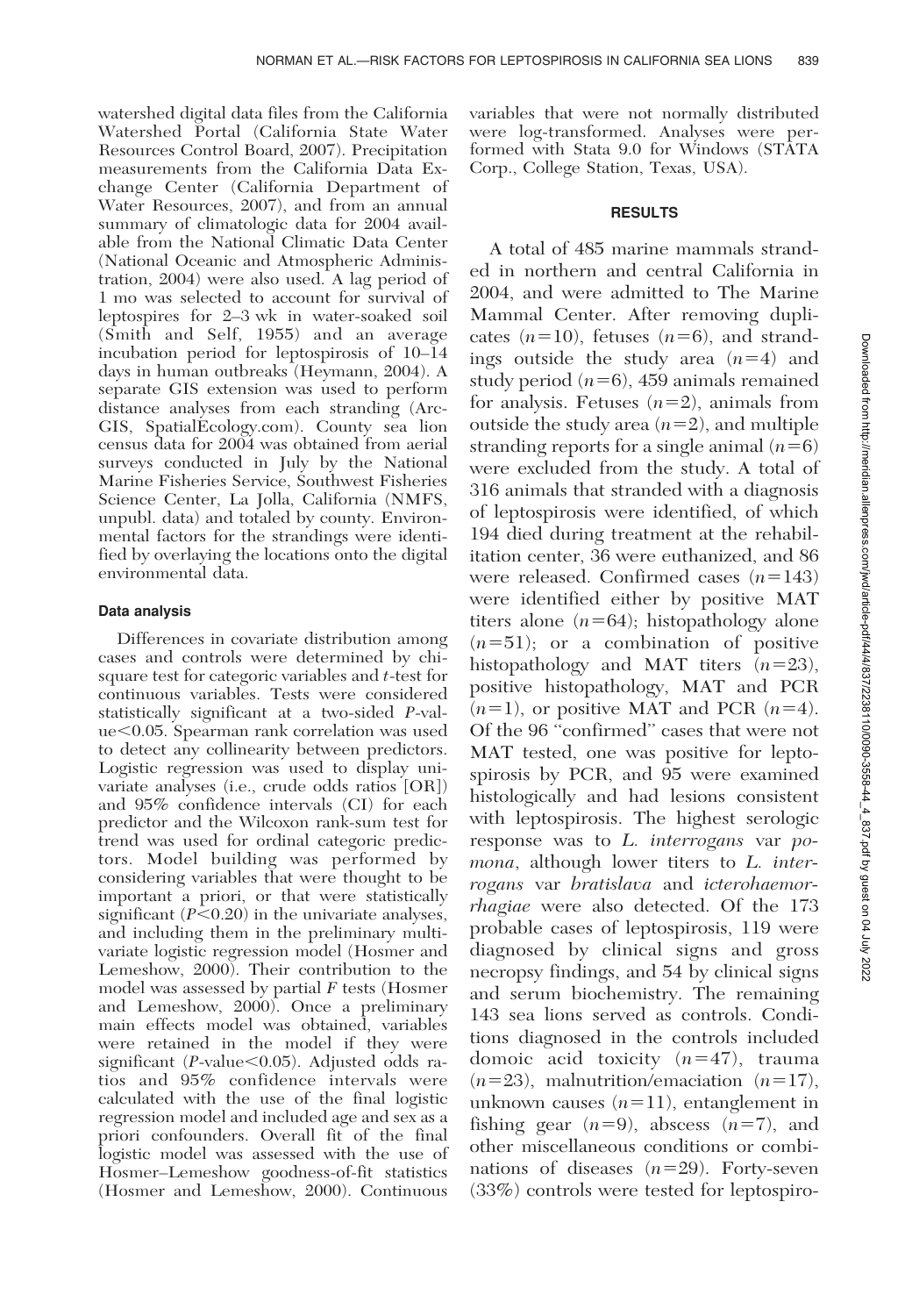| County             | No. of cases | County sea lion<br>population | Prevalence<br>$(\%)$ |
|--------------------|--------------|-------------------------------|----------------------|
| Mendocino          | 14           | $\Omega$                      |                      |
| Sonoma             | 23           | 5                             |                      |
| Marin              | 41           | $\Omega$                      |                      |
| Contra<br>Costa    | 4            | $\Omega$                      |                      |
| San Fran-<br>cisco | 30           | 3,260                         | 0.9                  |
| Alameda            | 6            | $\Omega$                      |                      |
| San Mateo          | 29           | 2,301                         | 1.3                  |
| Santa Cruz         | 58           | З                             |                      |
| Monterey           | 93           | 452                           | 20.6                 |
| San Luis<br>Obispo | 18           | 6,376                         | 0.3                  |

TABLE 1. Prevalence of leptospirosis in stranded California sea lions by county, California, 2004.

sis by MAT and were negative, and 96 controls were not tested.

The apparent focus of the outbreak appeared to be Monterey County with a prevalence of 21% (Table 1). Of the 316 cases, 93 (29%) stranded in Monterey County, and 151 (48%) stranded in Monterey and Santa Cruz counties. The outbreak began in mid-July, peaked during the first weeks of September and ended in November (Fig. 1). The overall prevalence of leptospirosis was 69% (316/ 459). The highest prevalence was 87% (219/251) in juvenile males, followed by 68% (21/31) in subadult males. The lowest prevalence was in juvenile females (0%; no cases reported). Univariate analyses revealed that sea lions with leptospirosis were significantly younger than controls  $(P<0.0001)$ , with yearlings  $(16%)$  and juveniles (69%) more commonly represented. Cases also had a higher proportion of males  $(P<0.0001)$ ; summer and autumn strandings  $(P<0.0001;$  Fisher's exact test); and strandings in Monterey, Santa Cruz, and Marin counties  $(P<0.0001;$  Fisher's exact test). Cases were located closer to dog parks and freshwater sources  $(t=3.95,$  $P=0.0001$  and  $t=2.95$ ,  $P=0.003$ , respectively) than controls, and stranded in counties with greater human population density  $(t=-2.69, P=0.0075)$  and in watersheds with higher precipitation  $(t=2.13, P=0.03)$ . Collinearity was found between the covariates human density and dog-park density per hydrologic unit and between number of cattle per county farmland and number per hydrologic unit.

After adjusting for age class and sex in the final logistic regression model, summer and autumn season remained significantly associated with leptospirosis, as did the density of dog parks per hydrologic unit of the stranding location (Table 2). Increasing distance to dog parks was associated with a significantly decreased risk of leptospirosis. Human and county



FIGURE 1. Epidemic curve of an outbreak of leptospirosis in California sea lions, California, 2004.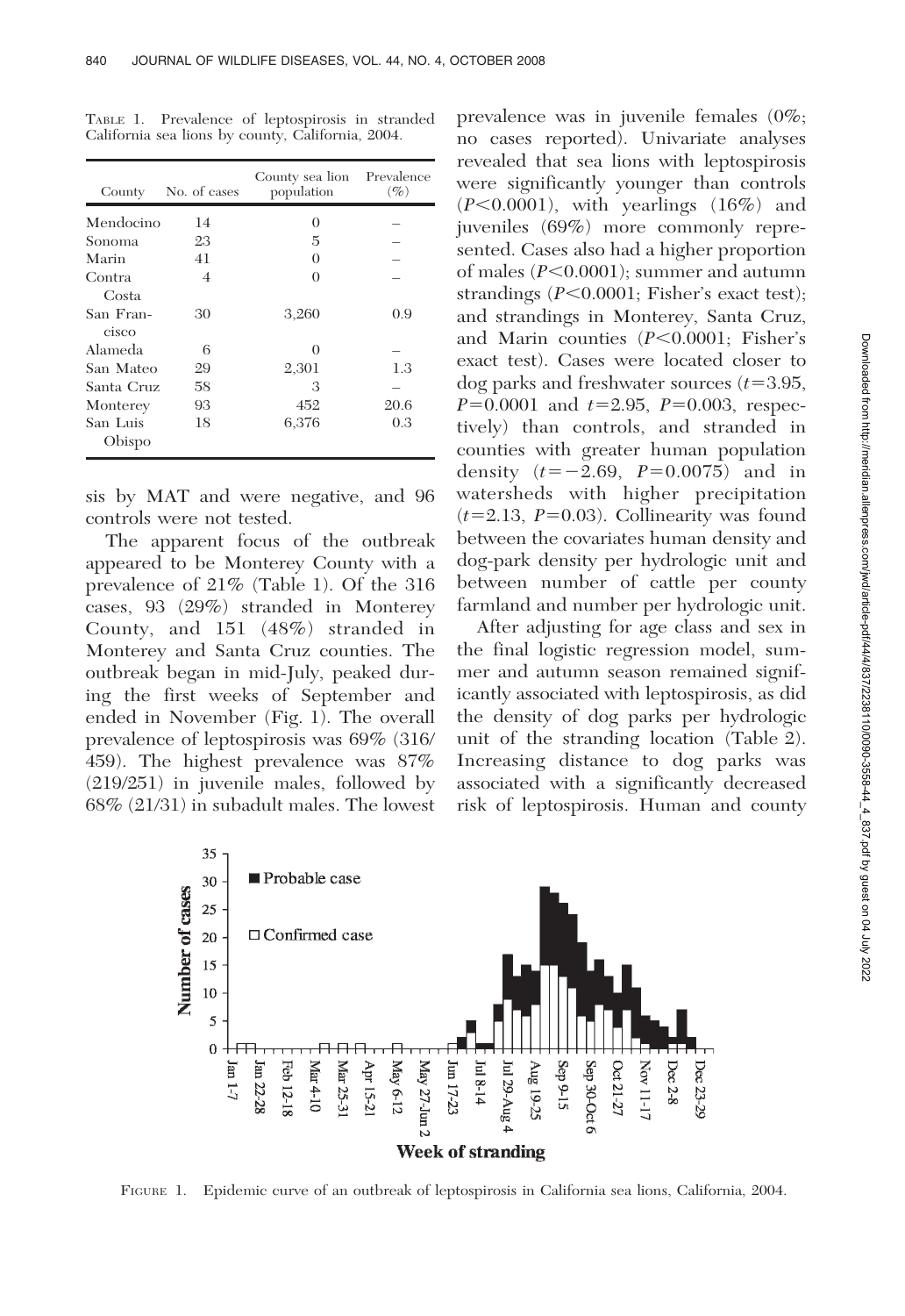| Risk factor <sup>a</sup>                            | Odds ratio | $95\%$ confidence interval | р     |
|-----------------------------------------------------|------------|----------------------------|-------|
| Season                                              |            |                            |       |
| Winter                                              | 1.00       | 0.00                       |       |
| Spring                                              | 0.43       | $0.08 - 2.31$              | 0.329 |
| Summer                                              | 16.74      | $4.32 - 64.90$             | 0.000 |
| Autumn                                              | 11.61      | 2.95 - 45.71               | 0.000 |
| Dog-park density per stranding site hydrologic unit | 1.95       | 1.18-3.22                  | 0.009 |
| Distance to dog park (km)                           | 0.75       | $0.60 - 0.93$              | 0.009 |

TABLE 2. Logistic regression analysis of risk factors for leptospirosis in stranded California sea lions, California, 2004.

<sup>a</sup> Adjusted for age class and sex.

farmland cattle density, rainfall level 30 days prior to stranding, and proximity to fresh water were not associated with risk of leptospirosis. The logistic regression model for leptospirosis exhibited a fair overall fit (Hosmer and Lemeshow chisquare 368.91,  $P=0.143$ ). Analysis using only confirmed cases gave similar results (Norman et al., 2007).

## **DISCUSSION**

The strong associations between sex (males), stranding season, and an increased risk of leptospirosis confirm findings in previous studies (Gulland et al., 1996; Colagross-Schouten et al., 2002; Greig et al., 2005). The occurrence of this outbreak in 2004 follows the observation of cyclic large-scale leptospirosis epizootics recognized since the early 1970s, with a distinct 3–4-yr periodicity is separated by enzootic maintenance of the disease (Vedros et al., 1971; Dierauf et al., 1985; Gerber et al., 1993; Gulland et al., 1996). This study, evaluating an outbreak year, confirms observations by Greig et al. (2005), which evaluated both endemic and outbreak years, in demonstrating the association of age, sex, and season with leptospirosis and provides new information on the potential risk of proximity to and density of dog parks. The seasonal distribution of cases may reflect the temporal and spatial distribution of sea lions, as after the breeding season, most of the adult and subadult males leave the

rookeries and move northward, while females remain nearer the rookeries (King, 1983). An increased number of cases in summer and autumn also have been found in dogs (Ward, 2002), cattle (Miller et al., 1991), horses (Barwick et al., 1997), and humans (Ferguson, 1993; Katz et al., 2002), during and immediately following periods of heavy rainfall. However, these studies, which were either not conducted in California, or focused on the entire country, showed no association of rainfall with leptospirosis in California.

The high prevalence of cases of leptospirosis in Monterey county may partially be due to movements of infected sea lions and season; however, this contrasts to the finding in Greig et al. (2005), which also included nonoutbreak years and revealed that sea lions that stranded north of Santa Cruz to the Oregon border were more likely to be infected with leptospirosis than outside this region. However, Greig et al. (2005) analyzed cases of leptospirosis over 10 yr, whereas the present study focused on one outbreak year. The value in locating the focus of outbreaks is that this may aid in establishing the source of the agent, which is more difficult to establish with enzootic cases.

The concentration of strandings and cases around metropolitan areas could be a function of increased reporting, with greater numbers of sea lion strandings reported in areas of high human population density. Higher concentrations of dog parks also tend to be located in the vicinity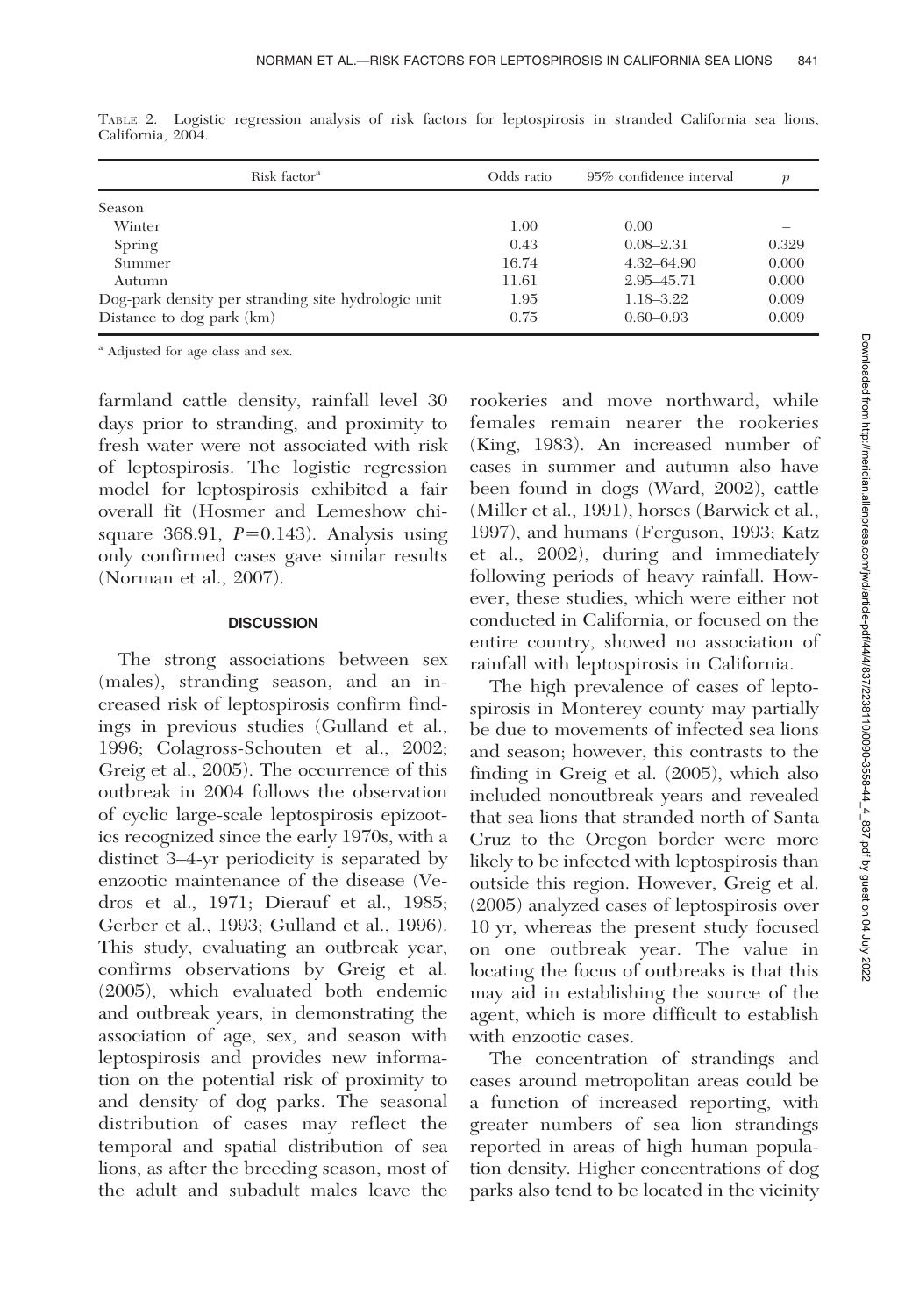of metropolitan areas. In Adin and Cowgill (2000), 28/36 (77%) of leptospirosis cases detected originated from coastal communities surrounding San Francisco. In the present study, the significantly increased risk of leptospirosis with increasing dogpark density suggests that the density of dogs along the coast may play a role in exposure of sea lions to leptospires.

The significance of male sex in the epidemiology of the disease is uncertain, but most likely represents a behavioral component contributing to the transmission of the organism. The association between sex and leptospirosis may also be a consequence of sea lion migration, as males are more migratory than females. Similarly, male dogs were found to be at higher risk for leptospirosis than females (Ward et al., 2004), a finding that may be attributable to their roaming behavior. The higher prevalence of antibodies detected in older sea lions may indicate previous exposure to leptospires, but not necessarily current infection or reservoir status, which is problematic when one is trying to assess the role of sea lions in the transmission and maintenance of leptospirosis. The lack of significance with other environmental factors evaluated may have been due to confounding from other unknown environmental factors or from other factors that were not investigated, but may indirectly serve as a risk factor for leptospirosis such as sea lion migration and movements.

There were several limitations in this study. In the primary analysis, leptospirosis included confirmed and probable cases. Probable cases may have included sea lions with diseases similar to leptospirosis, therefore underestimating the true association between a risk factor and stranding due to leptospirosis. However, analysis using only confirmed cases yielded similar results. If sea lions that have leptospirosis are more likely to strand and be reported than those that strand due to other causes, this might bias the results away from the null. It is assumed that stranding rates are unrelated to the cause of stranding. However, in this study population, a large proportion of the controls were sea lions with domoic acid intoxication, which display neurologic deficits and often strand in inappropriate locations; such animals may be more likely to be reported stranded, which could falsely decrease the odds ratio associated with risk of leptospirosis.

The use of proxy measures of exposure to cattle, dogs, and humans were not measures of individual-level exposure. These indicators may not have been representative of environmental conditions at the time sea lions were exposed to leptospires, resulting in misclassification of exposures. In addition, unavoidable misclassification of environmental data might have occurred because of wideranging movements and migration, particularly of males (Weise et al., 2006). Because males are not constrained by dependent young at a rookery and do not provide parental care (King, 1983), they can extend their foraging range, placing them at greater risk of acquiring and spreading leptospirosis. Due to their migratory behavior, males may serve to expose conspecifics not only at rookeries, but also at haul-out sites on the mainland. The source of infection and stranding site are often not the same location, complicating efforts to determine where the agent was acquired. To gain sensitivity in describing the risks associated with environmental exposures, additional analyses that use more detailed information on animal movements to ascertain environmentally related exposures are needed.

Future research on leptospirosis should focus on refining environmental exposures to examine adequately the possibility of an environmental causality for leptospirosis in sea lions and investigate the possible role of terrestrial wildlife in the transmission of leptospires to sea lions. In addition, dogs and dog parks, or factors associated with them, might be further investigated to assess their relationship to leptospirosis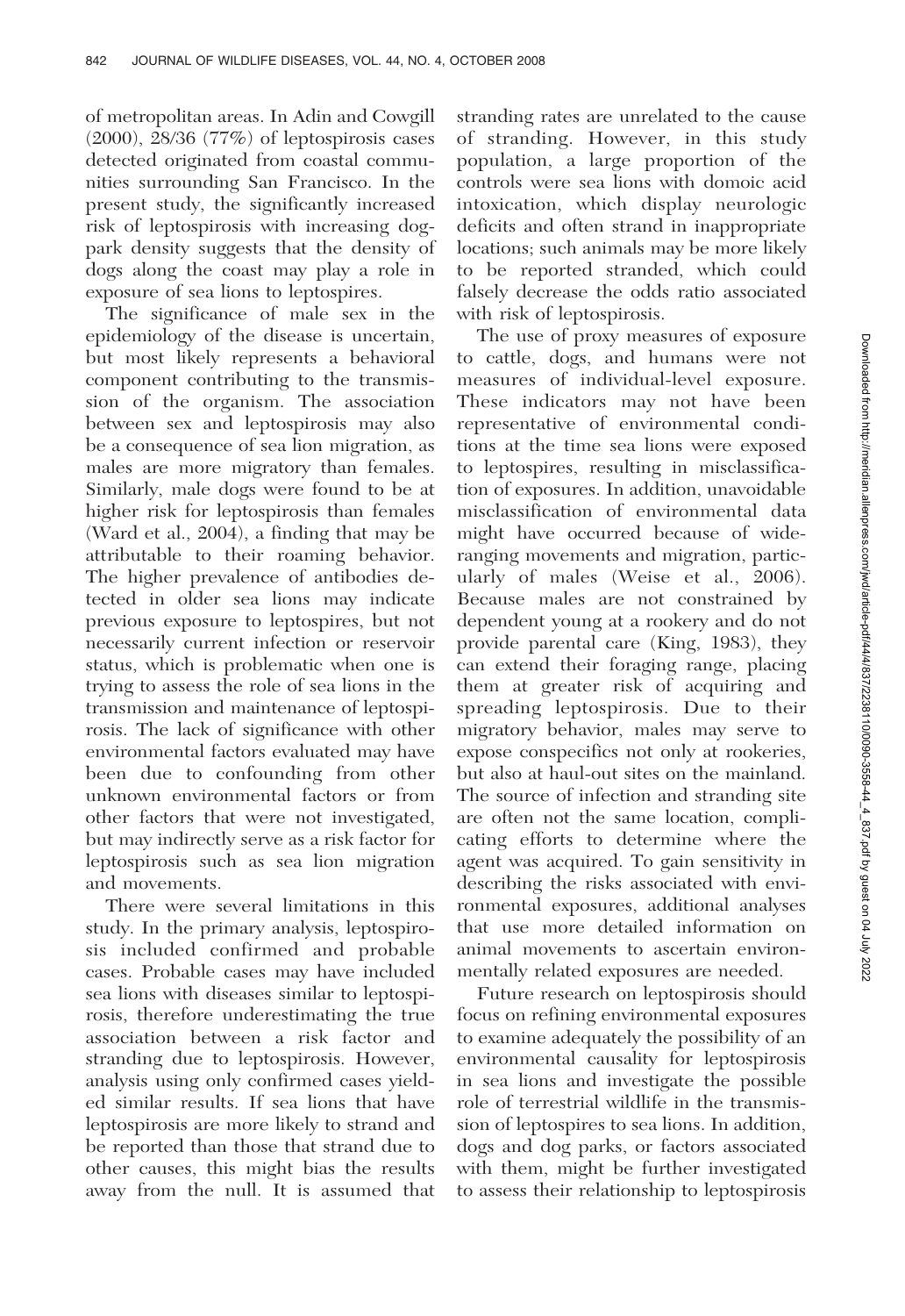in sea lions. Although these factors may be useful in elucidating the spread of leptospirosis to sea lions, further research should focus on defining Leptospira species and strains involved in outbreaks and their source and survival in the environment, including surveillance of potential reservoir hosts, and evaluation of exposure at rookeries.

## ACKNOWLEDGMENTS

The authors wish to express sincere appreciation to G. Ylitalo, T. Collier, T. Hom, and J. Stein at the NOAA/Northwest Fisheries Science Center and the Washington State Business and Professional Women's Foundation, for financial support of S.N. We thank G. Moore for his review of the manuscript, G. van Belle and K. Hinckley Stukovsky for assistance with statistical questions, K. Stancel and F. Donnelly for assistance with GIS, and M. Ward and T. Koepsell for assistance with interpretation of leptospirosis epidemiology. Caroline Cameron kindly provided insights on leptospirosis. We are grateful to the staff and volunteers of The Marine Mammal Center for providing the data for this study.

#### LITERATURE CITED

- ADIN, C. A., AND L. D. COWGILL. 2000. Treatment and outcome of dogs with leptospirosis: 36 cases (1990–1998). Journal of the American Veterinary Medical Association 216: 371–375.
- BARWICK, R. S., H. O. MOHAMMED, P. L. MCDO-NOUGH, AND M. E. WHITE. 1997. Risk factors associated with the likelihood of leptospiral seropositivity in horses in the state of New York. American Journal of Veterinary Research 58: 1097–1103.
- BOLIN, C. 1996. Diagnosis of leptospirosis: A reemerging disease of companion animals. Seminars in Veterinary Medicine and Surgery (Small Animals) 11: 166–171.
- CALIFORNIA DEPARTMENT OF WATER RESOURCES. 2007. California Data Exchange Center, cdec.water.ca. gov/. Accessed 8 February 2007.
- CALIFORNIA STATE WATER RESOURCES CONTROL BOARD. 2007. California Watershed Portal, www.swrcb.ca. gov/. Accessed 8 February 2007.
- CAMERON, C. E., R. L. ZUERNER, S. RAVERTY, K. M. COLEGROVE, S. A. NORMAN, D. M. LAMBOURN, S. J. JEFFRIES, AND F. M. D. GULLAND. Use of polymerase chain reaction to detect Leptospira infection amongst pinniped populations during an outbreak in 2004 along the west coast of North America. Journal of Clinical Microbiology 46: 1728–1733.
- COLAGROSS-SCHOUTEN, A. M., J. A. K. MAZET, F. M. D. GULLAND, M. A. MILLER, AND S. HIETALA. 2002. Diagnosis and seroprevalence of leptospirosis in California sea lions from coastal California. Journal of Wildlife Diseases 38: 7–17.
- COLEGROVE, K. M., L. J. LOWENSTINE, AND F. M. D. GULLAND. 2005. Leptospirosis in northern elephant seals (Mirounga angustirostris) stranded along the California coast. Journal of Wildlife Diseases 41: 426–430.
- DIERAUF, L. A., D. J. VANDENBROEK, J. ROLETTO, M. KOSKI, L. AMAYA, AND L. J. GAGE. 1985. An epizootic of leptospirosis in California sea lions. Journal of the American Veterinary Medical Association 187: 1145–1148.
- ECOCHOICES, INCORPORATED. 2006. Dog Fun Directory, www.ecoanimal.com/dogfun/. Accessed 3 October 2006.
- FERGUSON, I. R. 1993. Leptospirosis surveillance: 1990–1992. Communicable Disease Report 3: R47–R48.
- GERBER, J. A., J. ROLETTO, L. E. MORGAN, D. M. SMITH, AND L. J. GAGE. 1993. Findings in pinnipeds stranded along the central and northern California coast, 1984–1990. Journal of Wildlife Diseases 29: 423–433.
- GREIG, D. J., F. M. D. GULLAND, AND C. KREUDER. 2005. A decade of live California sea lion (Zalophus californianus) strandings along the central California coast: Causes and trends, 1991–2000. Aquatic Mammals 31: 11–22.
- GULLAND, F. M. D., K. KOSKI, L. J. LOWENSTINE, A. COLAGROSS, L. MORGAN, AND T. SPRAKER. 1996. Leptospirosis in California sea lions (Zalophus californianus) stranded along the central California coast, 1981–1994. Journal of Wildlife Diseases 32: 572–580.
- HEYMANN, D. L. (ed.). Leptospirosis. Control of communicable diseases manual. 18th Edition. American Public Health Association, Washington, D.C., pp. 306–309.
- HOSMER, D. W., AND S. LEMESHOW. 2000. Applied logistic regression. 2nd Edition. Wiley, New York, New York, pp. 373.
- KATZ, A. R., V. E. ANSDELL, AND P. V. EFFLER. 2002. Leptospirosis in Hawaii, 1974–1998: Epidemiologic analysis of 353 laboratory-confirmed cases. American Journal of Tropical Medicine and Hygiene 66: 61–70.
- KIK, M. J. L., M. G. GORIS, J. H. BOS, R. A. HARTSKEERL, AND G. M. DORRESTEIN. 2006. An outbreak of leptospirosis in seals (Phoca vitulina) in captivity. Veterinary Quarterly 28: 33–39.
- KING, J. E. 1983. Seals of the world. Natural History Museum Publications, Comstock Publishing Associates, Ithaca, New York, 240 pp.
- LEVETT, P. N. 1999. Leptospirosis: Re-emerging or re-discovered disease? Journal of Medical Microbiology 48: 417–418.